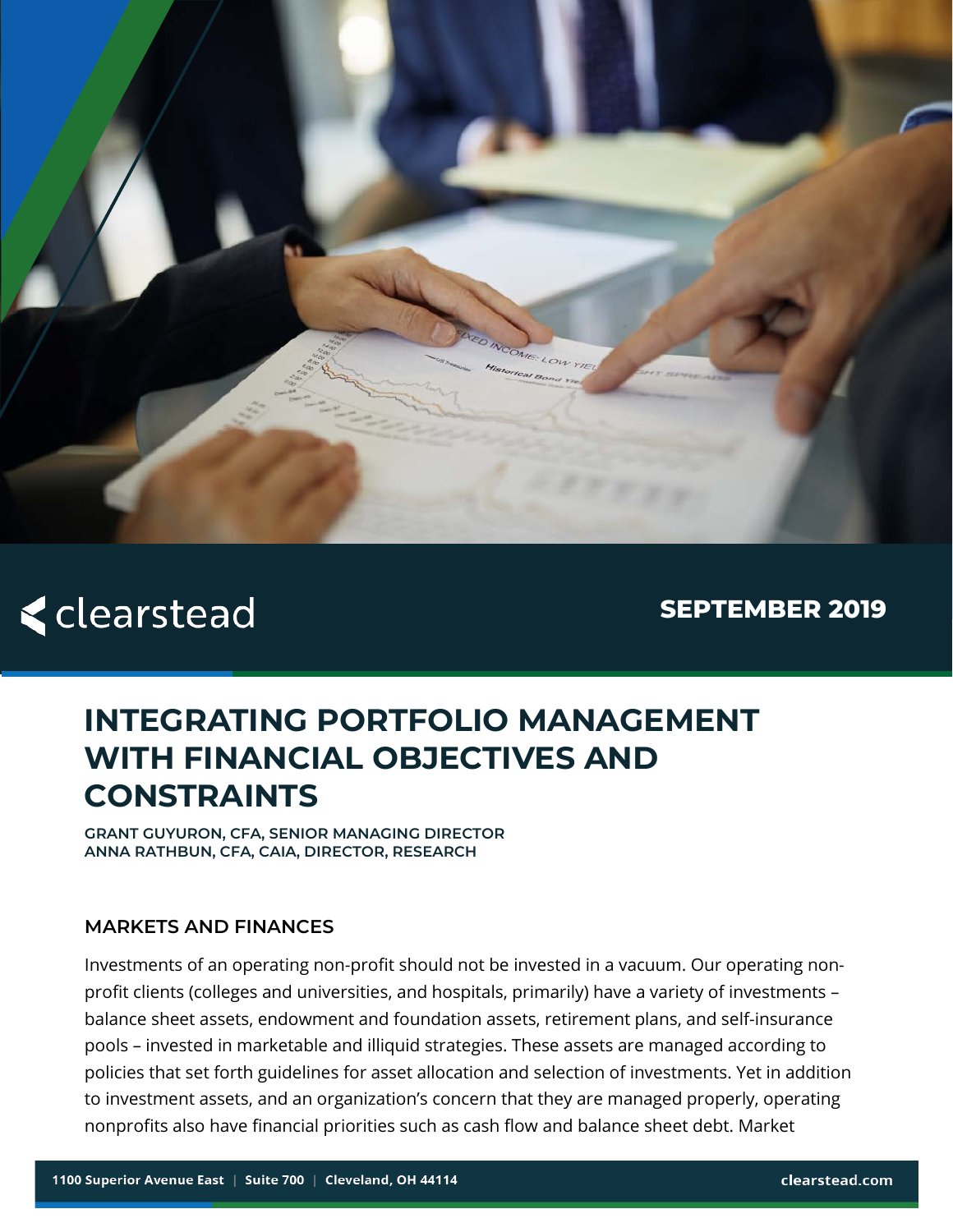#### **INTEGRATING PORTFOLIO MANAGEMENT WITH FINANCIAL OBJECTIVES AND CONSTRAINTS** 2

volatility can affect both investment assets and financial priorities, so it is imperative that trustees, staff, and advisors understand the relationship between an organization's finances and investments, and the sensitivity to market volatility. Investment policy must be integrated with financial priorities, especially its liquidity needs, debt covenants, and other financial considerations.

This article shows the importance of integrating investments with financial priorities. It describes several ways markets affect finances and provides an example of how financial modeling can help explain the relationship between investments and finances.

#### **STOCK MARKET DOWNTURNS**

What does it mean to a hospital or university if the stock market plunges?

The obvious answer is that its investments decline, but that is far from the total effect. For example, endowment portfolios may have a spending policy, and a market downturn could result in lower distributions. A university or hospital could have debt and interest payments tied to its endowment, and pension obligations linked to plan assets, so lower markets could affect cash flow and capital expenditures. A market decline could test debt covenants or reduce the funded status of the pension and hurt credit ratings. Though universities and hospitals are not in the investment business, investments can have a profound impact on their financial condition.

#### **MARKETS ARE VOLATILE**

Institutions invested in public markets during the last ten years have done well. Yet as the economic and market expansion begins its eleventh year, there is a greater chance of slowing economic growth devolving into a recession, and of markets becoming more susceptible to declines.

These concerns are not unique to our situation today, and volatility is a part of investing; no one can predict by how much or when declines may occur. These are the uncertainties for which fiduciaries must plan and prepare their investment portfolios.

Over long time periods, however, U.S. equity markets generally have trended up. The chart on the next page illustrates this going back to 1989**:**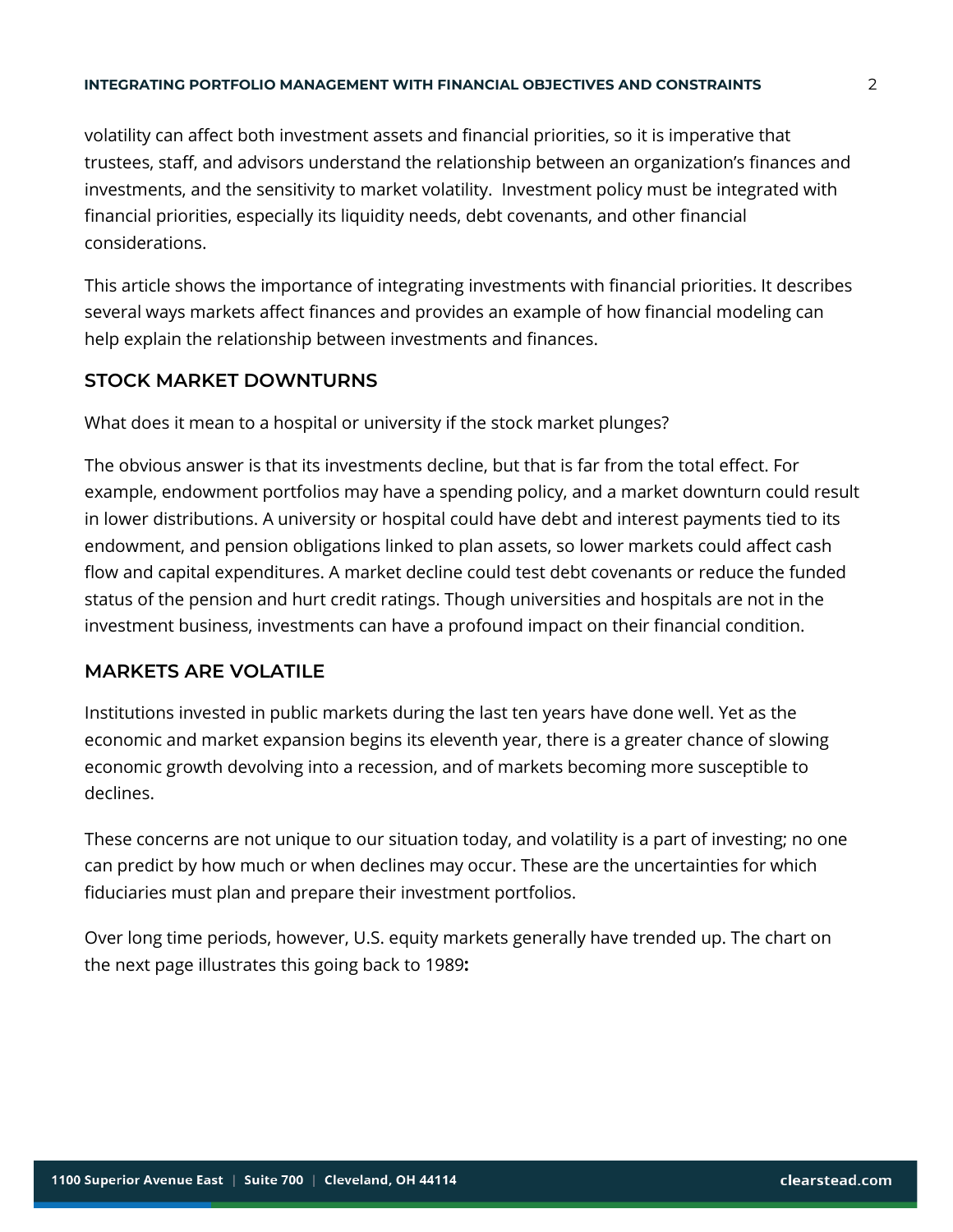

A nonprofit that made an investment in the S&P 500 in 1989 with no changes through 2018 would have realized a cumulative total return of 1,624%; for every \$100 invested in 1989, the institution could have \$1,624 in 2018. As significant as that return was, however, the institution also would have seen S&P 500 downturns of 47% during the burst of the technology bubble in 1999, and 55% during the financial crisis in 2008. More recently, it would have experienced volatility caused by the devaluation of China's currency, falling oil prices, Brexit, and tariff threats.

Fixed income investments, like equities, also can be volatile. As seen in the chart on the next page, in the last seven years, there have been three meaningful surges in the 10-Year US Treasury yield related to a Federal Reserve announcement (2013), the Presidential election (2016), and concerns about inflation (2018). With the inverse relationship between yield and price, these spikes in yield resulted in losses for longer duration bonds. Future selloffs are certainly a possibility.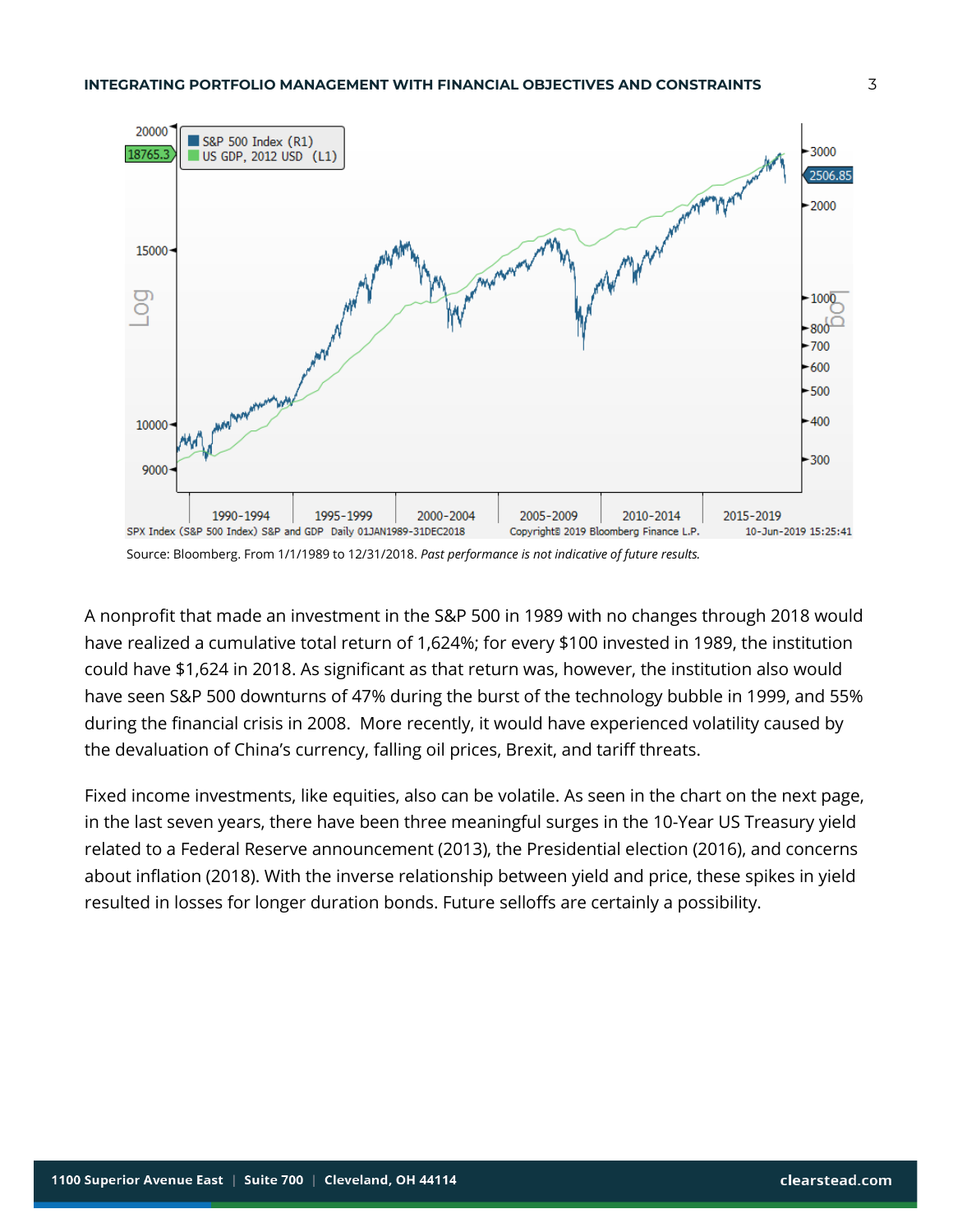

#### **WHAT DOES THIS MEAN FOR MY INSTITUTION?**

Let's go back to the nonprofit that invested in the S&P 500 Index in 1989. Had it not needed to sell the investments, and the portfolio had not been tied to some liability, the nonprofit could have remained in the market and ignored market volatility. This is not, however, the reality of most institutional asset pools.

As mentioned earlier, a nonprofit may have various pools of assets invested in volatile markets – it is important to distinguish between investment objectives and financial objectives and to understand how they interact.

Below is a comparison of investments and financial priorities. It indicates some of the financial priorities that could have been affected by market downturns.

## Investment Objectives •Total Return •Cash Flow / Income •Volatility

- •Liquidity
- •Drawdown / Value at Risk (VaR)
- •Interest Rate Senstivity

### Financial Objectives

- •Spending/Income
- •Debt Service Coverage
- •(Un)Realized Gains/Losses
- •Days Cash on Hand
- •Debt / Capital
- •Pension Funded Status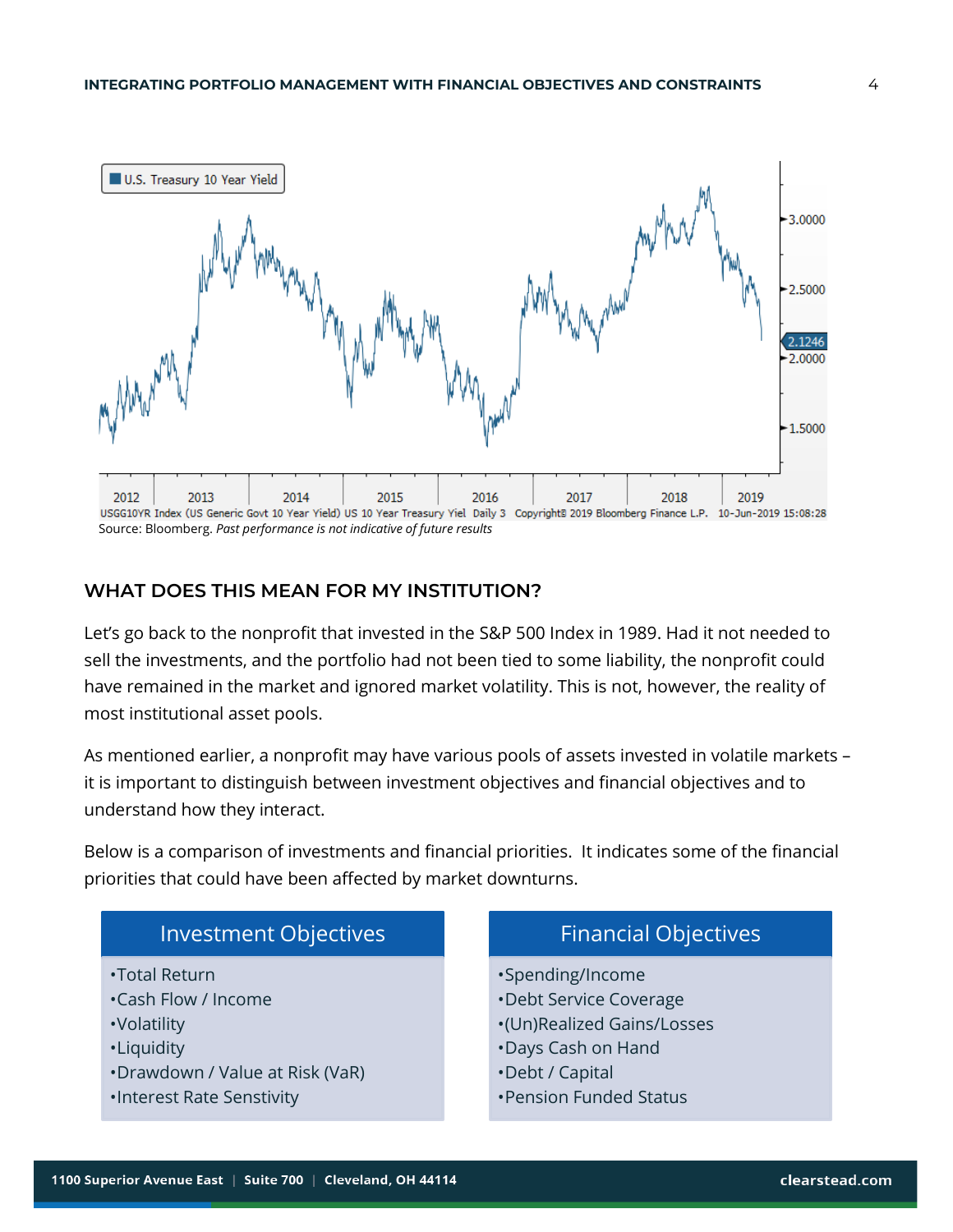#### **INTEGRATING PORTFOLIO MANAGEMENT WITH FINANCIAL OBJECTIVES AND CONSTRAINTS** 5

Nonprofits may have different investment objectives – increasing returns, reducing volatility, or limiting interest rate sensitivity – and might change the mix of their investments to achieve these objectives. Such changes, however, may not have the desired effects if they are not linked to financial objectives, as well. For example, if a nonprofit wants to increase spending, it might decide to build its endowment, taking more risk, and increasing the volatility of its portfolio. Over time this may build the endowment and the University's ability to spend. But the University also should consider whether a corresponding decline in assets, caused by greater risk in the endowment portfolio, could actually hurt spending and the operating budget. Further, if the nonprofit has debt, there may be additional risks related to covenants such as days cash on hand or debt service coverage ratios that need to be considered. Institutions need to look carefully at both sides – investment and financial – when making portfolio decisions.

#### **A PRACTICAL EXAMPLE**

The Clearstead investment process involves developing an understanding of the institution's financial situation and making investment recommendations within that context. We generally develop a financial model for an operating non-profit to illustrate the relationship between investments and finances.

Below is a simplified hypothetical example of how we might develop a model to help understand a nonprofit's sensitivity to market volatility. In this case, a health system has its balance sheet assets invested in marketable securities, and debt on its balance sheet with financial covenants such as debt service coverage, debt to capitalization, and days cash on hand. The challenge is how to integrate the investment approach for balance sheet assets with this debt without unduly reducing expected returns.

#### *Case Study Background*

- **The Problem:** How should balance sheet assets be invested to limit risk of covenant violation and protect capital without diminishing returns?
- **Institution:** Health System ABC
- **Asset Pool:** Balance Sheet Assets (Unrestricted)
- **Investment Assets:** \$100 million
- **Initial Asset Allocation:** 50% Equity / 25% Alternative Investments / 25% Fixed Income and Cash
- **Background:** The System recently refinanced a portion of its debt, resulting in new debt covenants
- **Investment Objectives:** Stability, growth, and income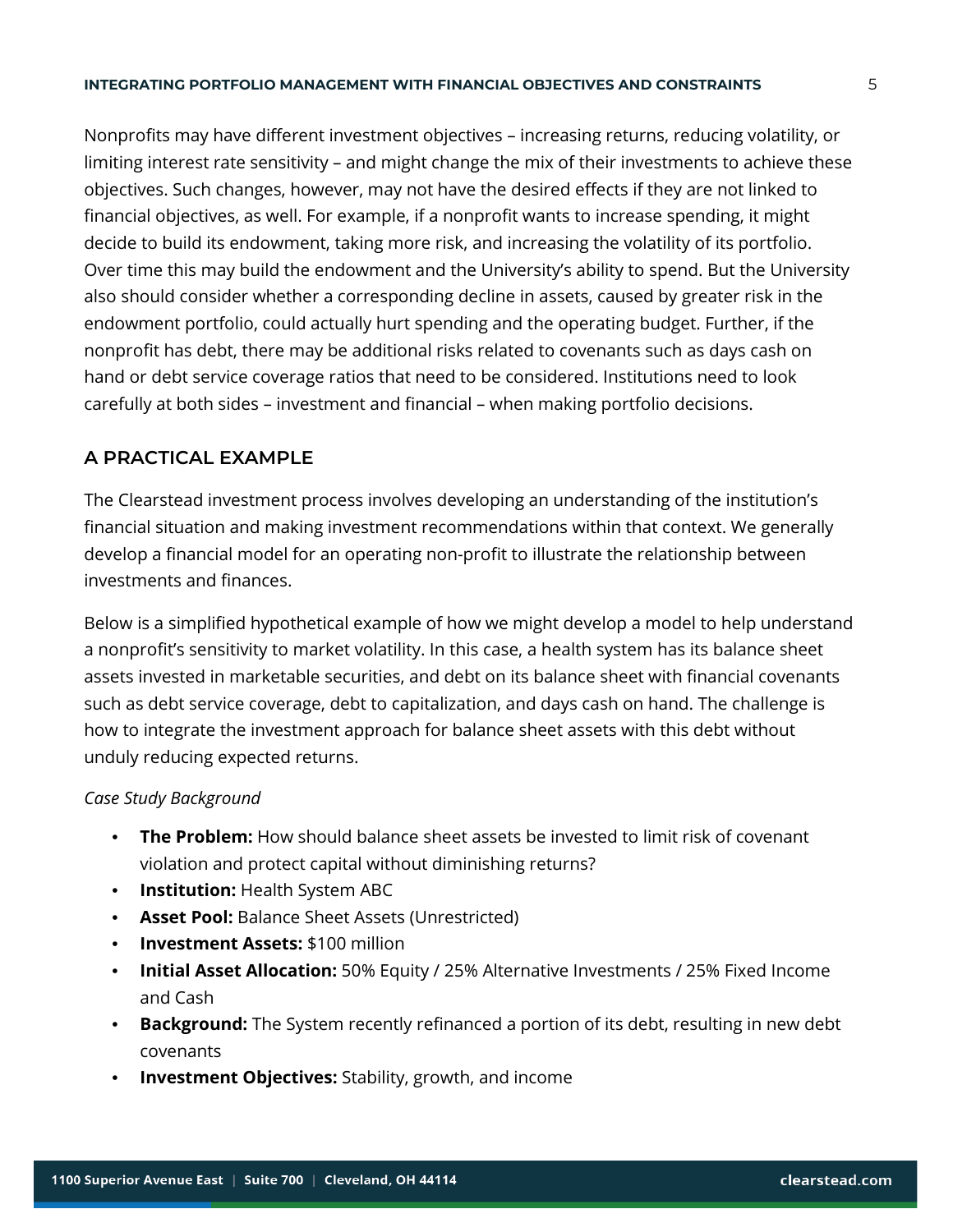- **Investment Constraint:** No more than 25% of the portfolio can be invested in illiquid strategies (e.g. private equity, real estate, and hedge funds)
- **Financial Constraints (covenants):** Debt Service Coverage Ratio (DSCR) of 1.25x, Debt to Capitalization of 50% and Days Cash on Hand of 125 Days

#### *Step 1: Evaluate Sensitivity to Financial Constraints*

The first step is to understand which financial constraints – in this case debt covenants – are sensitive to investment returns. The chart below illustrates our findings:

| Days Cash on Hand<br>$(125 \text{ days})$                                                      | Debt to Capitalization<br>(50%)                                                   |                                      | Debt Service Coverage Ratio<br>(1.25x)                    |                         |  |
|------------------------------------------------------------------------------------------------|-----------------------------------------------------------------------------------|--------------------------------------|-----------------------------------------------------------|-------------------------|--|
| 278 days<br>• Current<br><b>High</b><br>• Investment Impact<br>• Area of Concern<br><b>TBD</b> | • Current<br>• Expected debt issuance<br>• Investment Impact<br>• Area of Concern | 20%<br><b>No</b><br>Low<br><b>No</b> | • Most Recent<br>• Investment Impact<br>• Area of Concern | 1.4x<br>Moderate<br>Yes |  |

**Days Cash on Hand:** Debt covenants require the System to have at least 125 days cash on hand, including balance sheet assets and operating cash. Currently, the System has 278 days, which seems healthy, but could be affected by in an increase in average daily operating expenses or a decrease in investments and cash. We would want to test days cash on hand to be sure.

**Debt to Capitalization:** The System is not planning to issue any more debt. Further, a 20% debt to capital ratio is below the 50% limit, and the ratio is calculated by including non-investment assets that do not fluctuate in value. Thus, volatility in the value of balance sheet assets is not likely to affect this ratio meaningfully and is not a concern at this time.

**Debt Service Coverage Ratio:** This ratio measures the System's cash flow divided by its current debt service requirements. Consistent positive cash flow is important if the System is to meet the required minimum of 1.25x. The recent ratio of 1.4x is concerning and needs to be tested.

#### *Step 2: Testing for Sensitivity to Market Volatility*

The next step is to see how these ratios change when markets are volatile. Using historical equity beta and fixed income duration, we can try to **estimate equity market and interest rate sensitivity for the total portfolio.** On the next page is an illustration: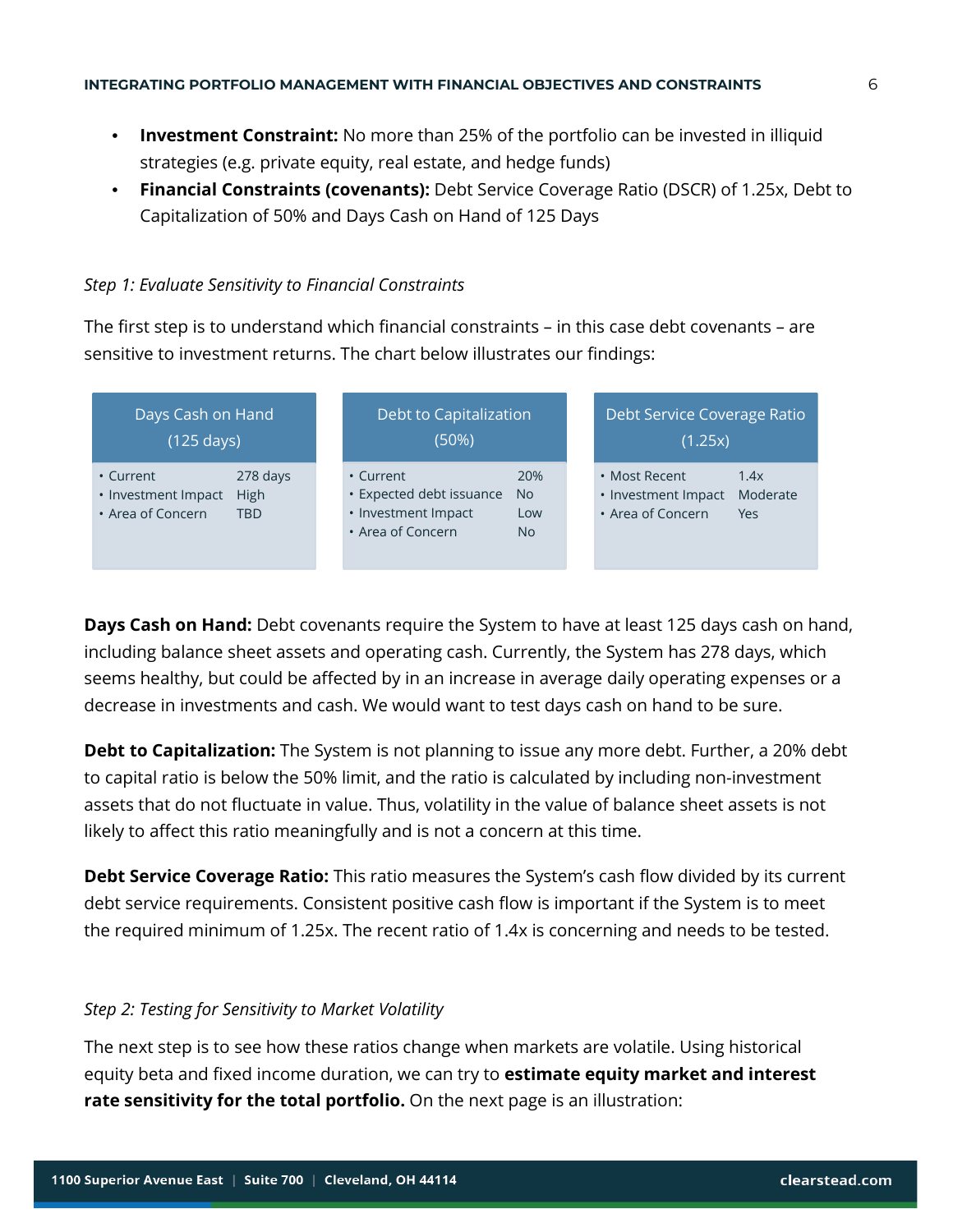|        |          | Balance Sheet Assets - Total Return (%) |               |                        |                      |                        |              |              |  |  |
|--------|----------|-----------------------------------------|---------------|------------------------|----------------------|------------------------|--------------|--------------|--|--|
|        |          |                                         |               |                        | <b>Equity Return</b> |                        |              |              |  |  |
|        |          | 25%                                     | 15%           | 5%                     | 0%                   | -5%                    | $-15%$       | $-25%$       |  |  |
|        | $-1.0%$  | 16.7%                                   | 10.5%         | 4.3%                   | 1.2%                 | $-1.8%$                | $-8.0%$      | $-14.2%$     |  |  |
| Change | $-0.5%$  | 16.1%                                   | 9.9%          | 3.7%                   | 0.6%                 | $-2.5%$                | $-8.7%$      | $-14.8%$     |  |  |
|        | 0.0%     | 15.5%                                   | 9.3%          | 3.1%                   | $0.0\%$              | $-3.1%$                | $-9.3%$      | $-15.5%$     |  |  |
| Rate   | 0.5%     | 14.8%                                   | 8.7%          | 2.5%                   | $-0.6%$              | $-3.7%$                | $-9.9%$      | $-16.1%$     |  |  |
|        | 1.0%     | 14.2%                                   | 8.0%          | 1.8%                   | $-1.2%$              | $-4.3%$                | $-10.5%$     | $-16.7%$     |  |  |
|        |          |                                         |               |                        |                      |                        |              |              |  |  |
|        |          |                                         |               | Balance Sheet Assets - |                      | Change in Market Value |              |              |  |  |
|        |          | Equity Return                           |               |                        |                      |                        |              |              |  |  |
|        |          | 25%                                     | 15%           | 5%                     | 0%                   | $-5%$                  | $-15%$       | $-25%$       |  |  |
|        | $-1.00%$ | \$116,699,500                           | \$110,516,500 | \$104,333,500          | \$101,242,000        | \$98,150,500           | \$91,967,500 | \$85,784,500 |  |  |
| Change | $-0.50%$ | \$116,078,500                           | \$109,895,500 | \$103,712,500          | \$100,621,000        | \$97,529,500           | \$91,346,500 | \$85,163,500 |  |  |
|        | 0.00%    | \$115,457,500                           | \$109,274,500 | \$103,091,500          | \$100,000,000        | \$96,908,500           | \$90,725,500 | \$84,542,500 |  |  |
| Rate   | 0.50%    | \$114,836,500                           | \$108,653,500 | \$102,470,500          | \$99,379,000         | \$96,287,500           | \$90,104,500 | \$83,921,500 |  |  |
|        | 1.00%    | \$114,215,500                           | \$108,032,500 | \$101,849,500          | \$98,758,000         | \$95,666,500           | \$89,483,500 | \$83,300,500 |  |  |
|        |          | Place son footpoto 1 in the appendix    |               |                        |                      |                        |              |              |  |  |

Please see footnote 1 in the appendix.

According to the charts above, a 15% decline in equities and a 1% decrease in interest rates could result in an estimated return of -8.0%. Under these circumstances the portfolio value could drop from \$100 million to \$91.9 million. In an environment in which equity markets did not drop, however, but interest rates went up or down 1%, the portfolio value could fluctuate only 1.2%, which is not as meaningful. Based on our example, we can conclude that the value of the portfolio is more sensitive to equity returns than changes in interest rates.

Therefore, as we evaluate the sensitivity of debt covenants to the investment portfolio – integrating investment and financial considerations – we should be more concerned with equity market volatility than changes in interest rates.

#### Days Cash on Hand

**Equity market volatility can have a direct effect on days cash on hand, as do changes in daily operating expenses.** Below is a chart that shows the effects of days cash on hand of changes in equity market returns and daily operating expenses.

|                   |           | Days Cash on Hand                               |       |       |       |       |       |       |  |  |  |  |
|-------------------|-----------|-------------------------------------------------|-------|-------|-------|-------|-------|-------|--|--|--|--|
|                   |           | <b>Equity Return</b>                            |       |       |       |       |       |       |  |  |  |  |
|                   | 284.0     | 25%<br>15%<br>5%<br>0%<br>-5%<br>-15%<br>$-25%$ |       |       |       |       |       |       |  |  |  |  |
| ğδ<br>Operatin    | \$300,000 | 422.0                                           | 401.4 | 380.8 | 370.5 | 360.2 | 339.6 | 319.0 |  |  |  |  |
|                   | \$350,000 | 361.7                                           | 344.1 | 326.4 | 317.6 | 308.7 | 291.1 | 273.4 |  |  |  |  |
|                   | \$400,000 | 316.5                                           | 301.0 | 285.6 | 277.9 | 270.1 | 254.7 | 239.2 |  |  |  |  |
| Expenses<br>Daily | \$450,000 | 281.3                                           | 267.6 | 253.9 | 247.0 | 240.1 | 226.4 | 212.6 |  |  |  |  |
|                   | \$500,000 | 253.2                                           | 240.8 | 228.5 | 222.3 | 216.1 | 203.7 | 191.4 |  |  |  |  |
|                   | \$550,000 | 230.2                                           | 218.9 | 207.7 | 202.1 | 196.5 | 185.2 | 174.0 |  |  |  |  |

Example for informational purposes. Results are hypothetical.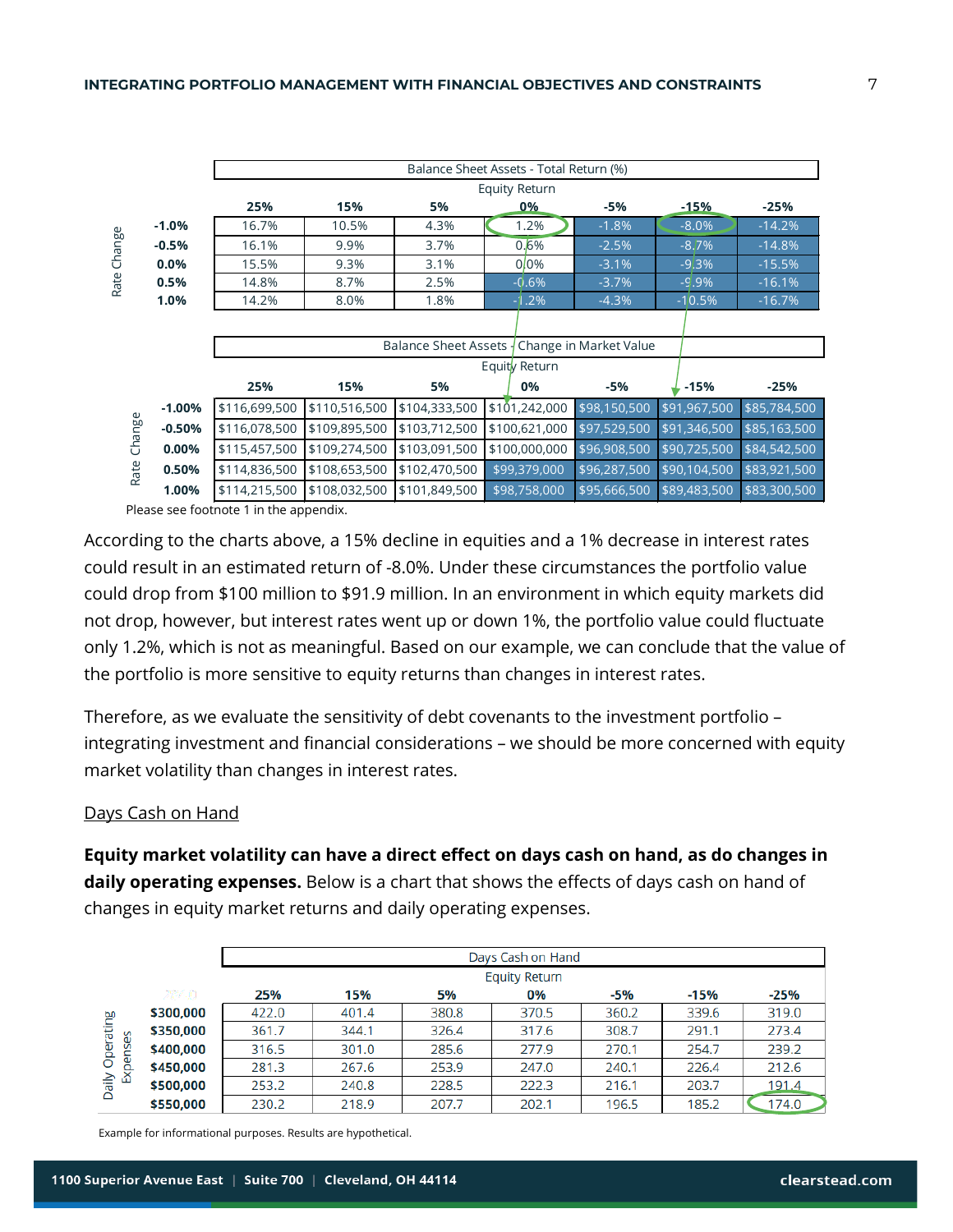Current daily operating expenses are approximately \$400,000 per day. If, however, daily operating expenses increased to \$550,000 and markets dropped 25%, the System could have days cash on hand of 174 days, well above the required 125 days. Even in this extreme scenario, days cash on hand remains in compliance with covenants.

We would point out, as a related observation, that days cash on hand is one of many financial metrics that rating agencies use in evaluating the financial wellness of a health system. The table below demonstrates how this measure varies across rated health systems:

| Rating | AA    |       | <b>BBB</b> | <b>Speculative</b> |
|--------|-------|-------|------------|--------------------|
| 2016   | 264.4 | 168.6 | 115.8      | 53.6               |
| 2015   | 280.7 | 183.4 | 115.4      | 74.2               |

Source: Standard & Poors – U.S. Not-For-Profit Health Care System Median Financial Ratios

If the System wanted to maintain an A credit rating, it would have to maintain days cash on hand of approximately 168 days. As indicated by the sensitivity testing, the System's days cash on hand is unlikely to fall below that threshold.

#### Debt Service Coverage Ratio

**The System's debt service coverage ratio is sensitive to** *realized* **losses in the portfolio, so**  *unrealized* **mark-to-market losses are not as much of a concern.** The System could face financial issues if it needed to raise cash for operations or capital projects, and that cash draw coincided with a decline in equities.

The chart below shows the effect on debt service coverage if markets decline and the System needs to raise cash for operations or capital expenditures.

|                    |     | Debt Service Coverage Ratio |      |      |                      |       |        |                   | Covenant<br>violation |
|--------------------|-----|-----------------------------|------|------|----------------------|-------|--------|-------------------|-----------------------|
|                    |     |                             |      |      | <b>Equity Return</b> |       |        |                   |                       |
|                    |     | 25%                         | 15%  | 5%   | 0%                   | $-5%$ | $-15%$ | $-25%$            |                       |
| Sold<br>nvestments | 5%  | 1.48                        | 1.45 | 1.42 | 1.40                 | 1.38  | 1.35   | $1.32 \mathbf{V}$ |                       |
|                    | 10% | 1.56                        | 1.49 | 1.43 | 1.40                 | 1.37  | 1.31   | 1.25              |                       |
|                    | 15% | 1.63                        | 1.54 | 1.45 | 1.40                 | 1.35  | 1.26   | 1.17              |                       |
|                    | 20% | 1.71                        | 1.59 | 1.46 | 1.40                 | 1.34  | 1.21   | 1.09              |                       |
|                    | 25% | 1.79                        | 1.63 | 1.48 | 1.40                 | 1.32  | 1.17   | 1.01              |                       |
|                    | 30% | 1.87                        | 1.68 | 1.49 | 1.40                 | 1.31  | 1.12   | 0.94              |                       |

Please see footnote 2 in the appendix.

In this example, if equity markets decline 25% and the System must sell 10% of its investments, assuming losses are pro rata across the portfolio, debt service coverage could drop to 1.25x, a violation of debt covenants. This is certainly a risk that the System should try to mitigate.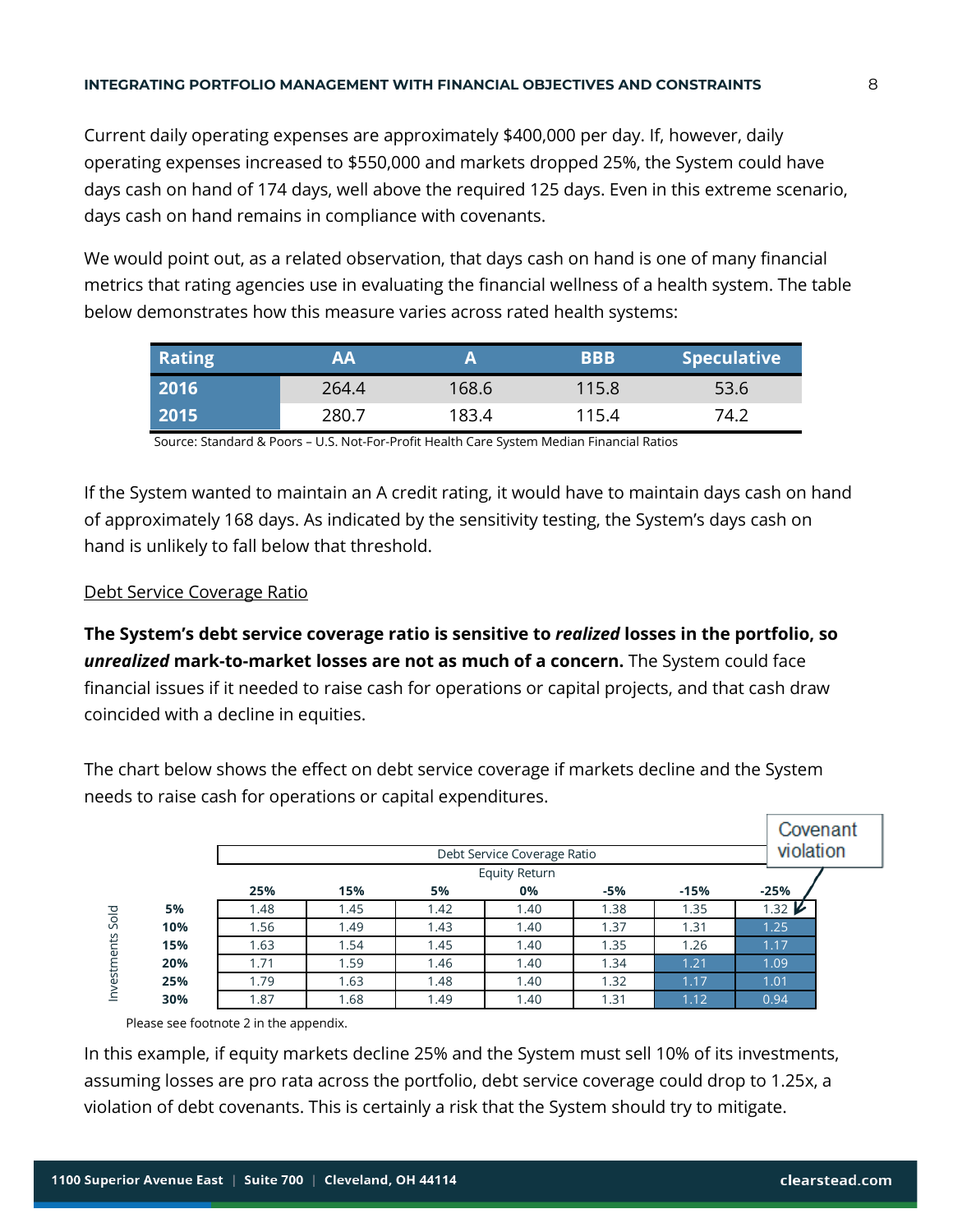#### *Step 3: Developing Solutions*

The financial modeling in this example indicates that System finances are linked to volatility in markets, and that equity market fluctuations have a greater effect than changes in interest rates. The System may want to adjust its portfolio to mitigate the risk of realizing losses and maintain return potential, especially because market swings could have a direct effect on days cash on hand and debt service coverage.

To mitigate the risk of realizing losses, the System could establish a cash and short-term fixed income reserve, reduce public equity exposure, communicate institutional cash requirements clearly, and plan ahead. Another strategy might be to realize gains purposefully to offset operating short falls. The System could pre-emptively take gains without necessarily adjusting the strategy and use those gains to boost days cash on hand.

To maintain return potential, one strategy could be to invest in defensive private strategies that generate high cash flow. Specifically, evergreen direct lending, real estate, or infrastructure funds might be appropriate. A System that could withstand modest illiquidity may introduce these strategies to support expected return.

| <b>Asset Class</b>                     | <b>Current Target</b> | <b>Option 1</b> | <b>Option 2</b> |
|----------------------------------------|-----------------------|-----------------|-----------------|
| <b>Total Equity</b>                    | 50%                   | 40%             | 35%             |
| Private Strategies                     | O%                    | 5%              | 5%              |
| <b>Total Alternative Investments</b>   | 25%                   | 30%             | 25%             |
| Cash / ST Fixed Income                 | O%                    | 5%              | 5%              |
| <b>Total Fixed Income and Cash</b>     | 25%                   | 30%             | 40%             |
|                                        |                       |                 |                 |
| <b>Expected Return</b>                 | 6.8%                  | 6.5%            | 5.9%            |
| <b>Expected Volatility</b>             | 10.0%                 | 8.9%            | 7.9%            |
| <b>Historical Max Drawdown</b>         | $-30.9%$              | $-26.6%$        | $-22.7%$        |
| <b>Estimated Portfolio Yield</b>       | 2.2%                  | 2.5%            | 2.8%            |
| <b>Estimated % Daily/Weekly Liquid</b> | 90%                   | 85%             | 88%             |

These are two of many options the System could consider. The chart below compares various options that include risk-reducing and return-enhancing strategies.

Please see footnote 3 in the appendix.

In Option 1, the System could reduce its investments in equities, increase investments in more illiquid and higher yielding alternatives, while also increasing fixed income by establishing a cash and short-term bond allocation for unexpected spending needs. While the expected return to the portfolio may decline slightly, debt service coverage ratio could be in a stronger position to withstand equity losses without violating bond covenants.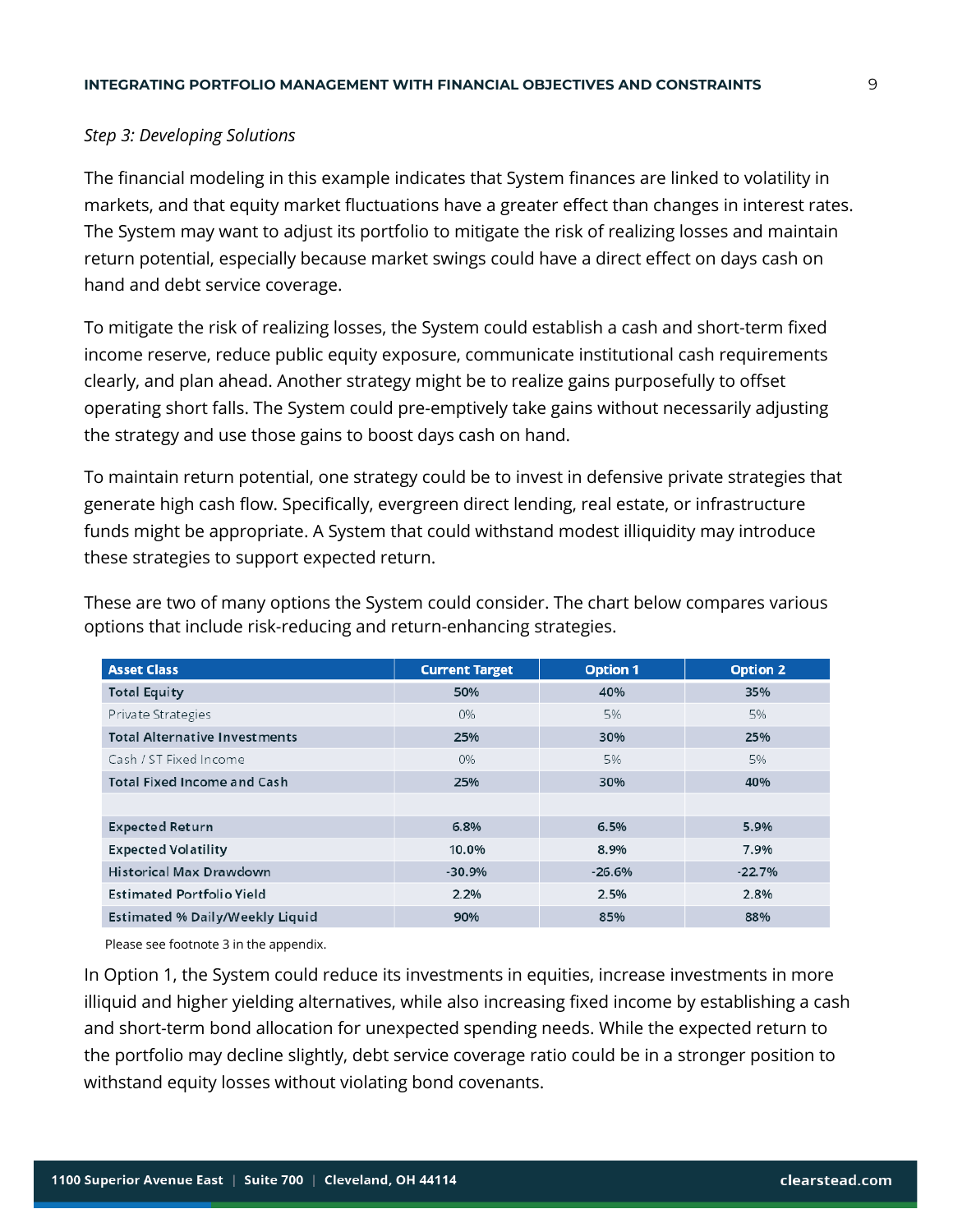|             |     |       |      |      |                             |      |        | Failed     |  |
|-------------|-----|-------|------|------|-----------------------------|------|--------|------------|--|
|             |     |       |      |      | Debt Service Coverage Ratio |      |        | previously |  |
|             |     |       |      |      | <b>Equity Return</b>        |      |        |            |  |
|             | 17  | 25%   | 15%  | 5%   | 0%                          | -5%  | $-15%$ | -25%       |  |
|             | 5%  | i .47 | 1.44 | 1.41 | 1.40                        | 1.39 | 1.36   | 1.33       |  |
| Sold        | 10% | 1.53  | 1.48 | 1.43 | 1.40                        | 1.37 | 1.32   | 1.27       |  |
| Investments | 15% | 1.60  | 1.52 | 1.44 | 1.40                        | 1.36 | 1.28   | 1.20       |  |
|             | 20% | 1.67  | 1.56 | 1.45 | 1.40                        | 1.35 | 1.24   | 1.14       |  |
|             | 25% | 1.73  | 1.60 | 1.47 | 1.40                        | 1.33 | 1.20   | 1.07       |  |
|             | 30% | 1.80  | 1.64 | 1.48 | 1.40                        | 1.32 | 1.16   | 1.00       |  |

Please see footnote 4 in the appendix.

#### **CONCLUSION**

Though the example presented is simplistic, it does illustrate how important it is to link investment management with financial objectives. Specifically:

- 1. Investment strategy should be based on financial objectives, and consider financial constraints such as debt covenants
- 2. Investments influence the financial condition of an organization
- 3. Designing an investment strategy is a multi-step process that must include financial modeling
- 4. Investment advisors must work closely with the financial staff and investment committee to understand financial constraints and make sure they are considered in portfolio strategy

Clearstead is an institutional investment advisory firm that works with over 125 institutions and advises on approximately \$16.5 billion of assets. We develop investment policy and asset allocation, select investments, and report on performance and policy compliance. We are distinguished because we integrate organizational financial and operating priorities in our approach to advising on investments.

*The views expressed by the author are based upon the data available at the time the article was written. Any such views are subject to change at any time based on market or other conditions. Clearstead disclaims any*  liability for any direct or incidental loss incurred by applying any of the information in this article. All investment *decisions must be evaluated as to whether it is consistent with your investment objectives, risk tolerance, and financial situation.* 

*Information provided is intended to be general in nature, is provided for informational purposes only, and should not be construed as an advertisement or recommendation. The performance data shown represents past performance. Past performance is not indicative of future results. Current performance data may be lower or higher than the performance data presented. The actual returns used in this hypothetical example are index*